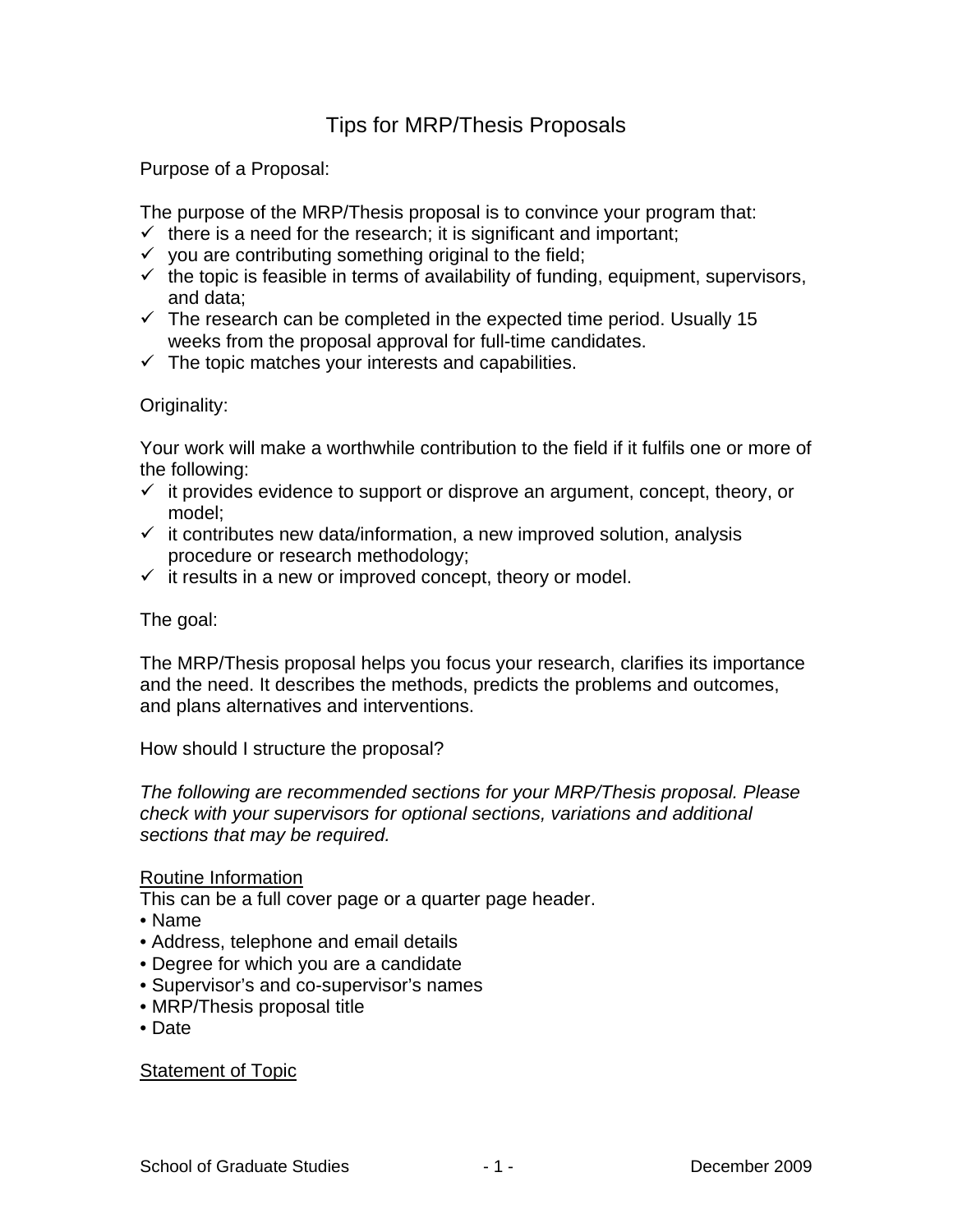Introduce the audience to the general subject area and how your topic is related. Briefly point out why it is a significant topic and what contribution your work will make.

#### Goals of the MRP/Thesis

Set out specific objectives of the research.

#### Review of the literature

*This, together with the following section on the theoretical orientation, will be the main substance of the proposal and will be the basis for discussions of your methods and your total research program.* 

The literature review should explain the relation of your topic and research goals to significant literature and recent (and current) research in your field. The form of the literature review may vary according to the nature of the field: experimental, philosophical, theoretical, comparative, etc., but its purpose will be the same in all fields.

The literature review should place your proposed research topic clearly in its relevant research context, and should demonstrate your awareness of significant similar or relevant research.

You may need to make qualitative judgments concerning the literature.

Be careful not to allow the evaluation of previous work to become a large openended task. You should consult with your supervisors on the types of questions you need to be asking and what boundaries you should place on your literature review. In one sense the literature review for the proposal is incomplete. You will continue to expand and update the literature as your research progresses and as you locate new publications. The final literature review will be included in your MRP/Thesis.

## Ask Yourself . . .

*Which pieces of research seem to have been most successful, the most promising and which less so?* 

*What are the major lines of criticism that can be leveled at previous work?* 

*What major omissions, gaps or neglected emphases can be identified?* 

## Theoretical Orientation

*Your aim here is to state your basic ideas on the topic.* 

 $\checkmark$  First, state the various theoretical approaches taken in your topic. Which one do you propose to use in your research and why? Where, tentatively do you stand on the topic?